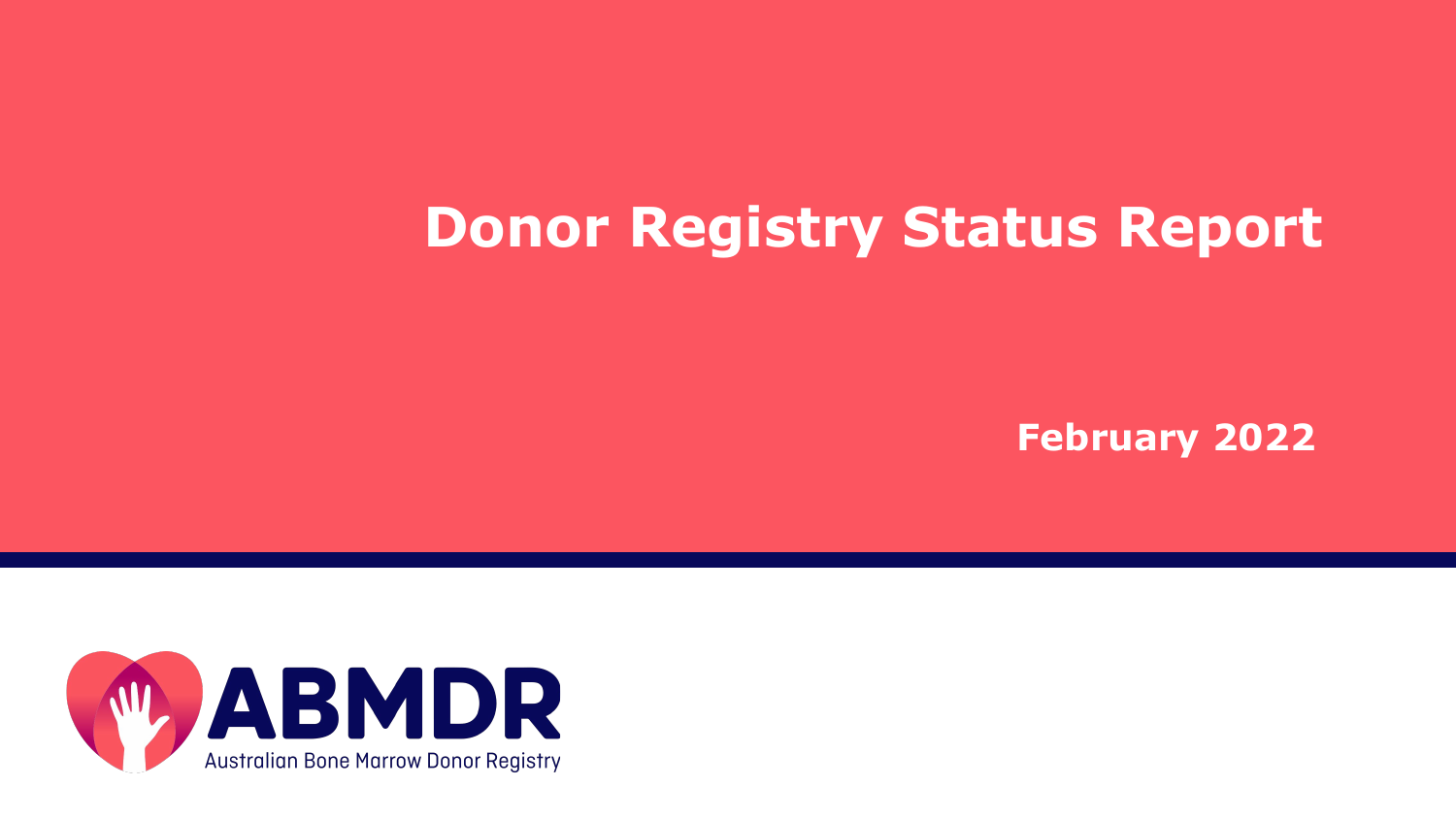

#### The pandemic has slowed growth in Australian patients relying on unrelated HSC donations



In the 3 years prior to the pandemic in 2020, Australian patient searches grew at an average rate of 4.7% p.a.; and Australian patient transplants grew at an average of 2% p.a. over the same period.

The pandemic has caused some disruption to these longer-term trends; this is expected to be temporary as underlying disease burden remains.

The number of completed transplants involving unrelated HSC is down 10% in 2021 compared to the year prior.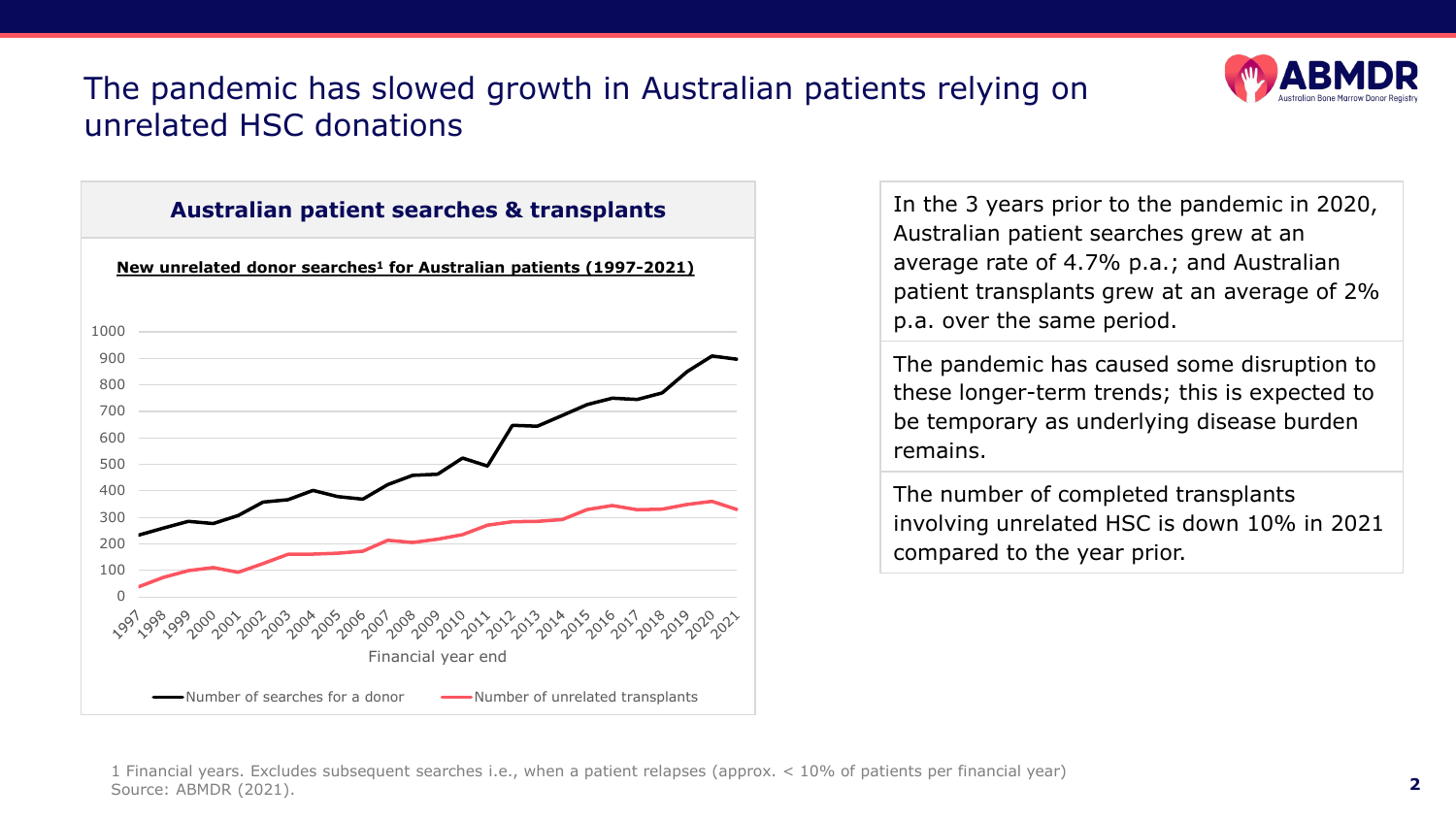

#### Australia remains one of the top transplanting nations globally



Australia undertakes a significant number of unrelated HSC transplants (per million inhabitants) each year.

Countries with the **highest demand** for unrelated HSC donors **have the highest ethical obligation** to be as self-sufficient as possible.

Aus governments continue to investigate the feasibility of recruiting Australian donors by swab, as has been routine practice in most overseas countries since around 2010.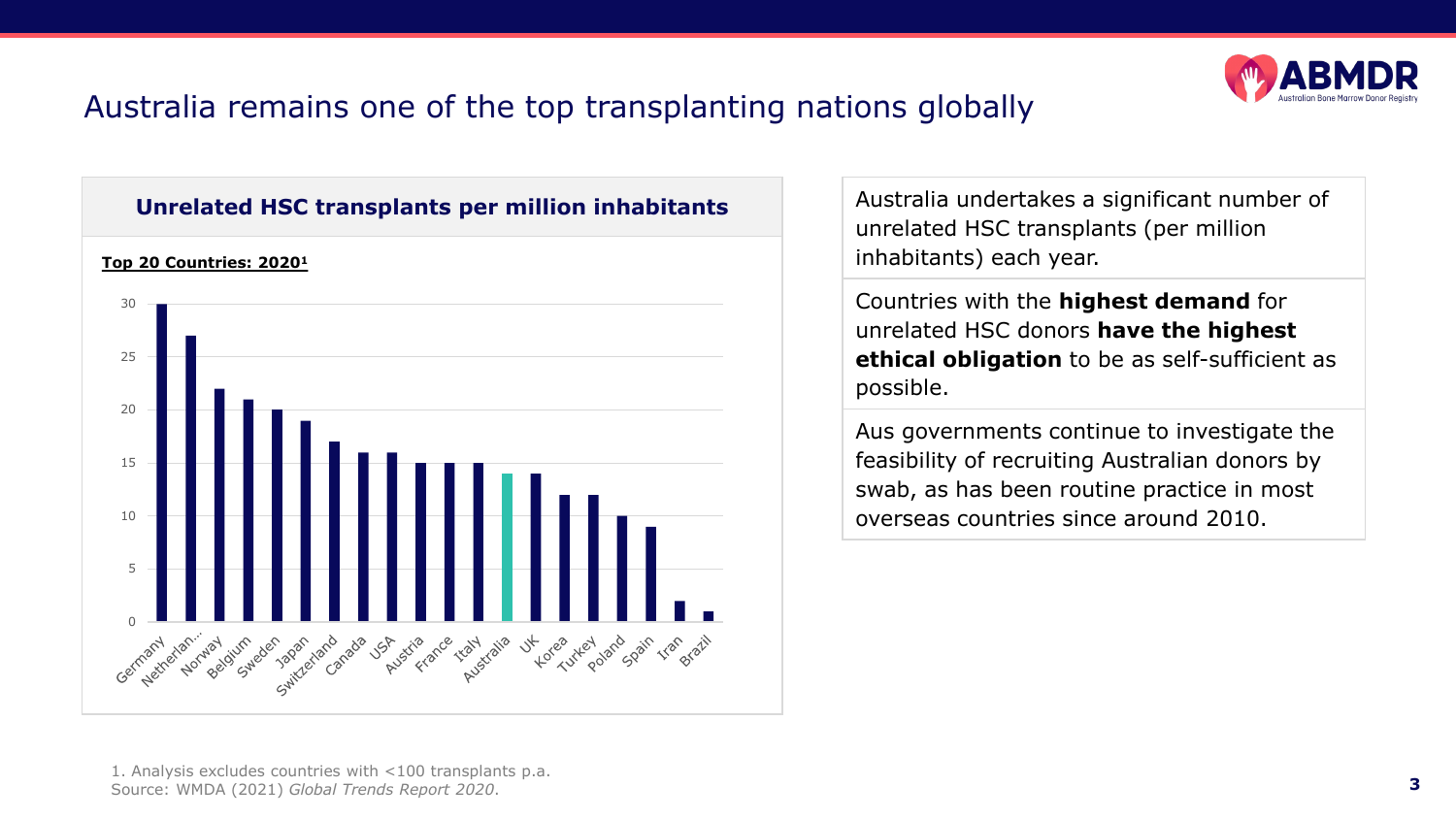### Australia's donor pool is not fit for purpose; significantly more donors are required





Govt's **goal of improved selfsufficiency** can only be achieved by significantly increasing recruitment.

Comparable countries have improved their self-sufficiency through **ending recruitment constraints** for 'blood donors only' and **significantly increasing recruitment** scale.

ABMDR's target is for the donor pool to contain **3% of Australia's 18-35 population**   $(\sim 180,000$  young donors) within 5 years<sup>1</sup>.

Simply replacing Aus donors as they 'age-out' at 60 will **not deliver govt's goal**.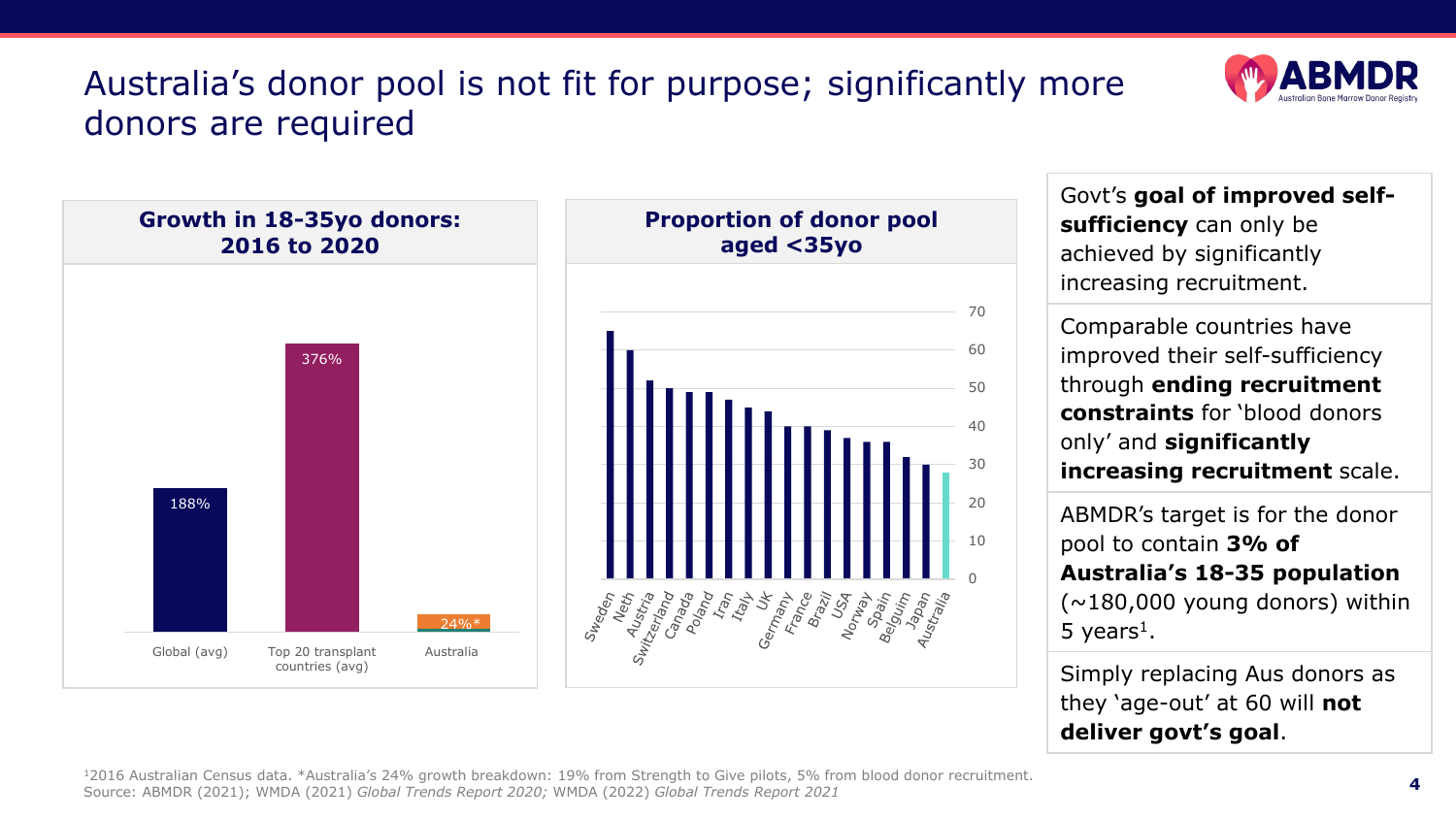#### But Australia is increasing its dependency on overseas donors, unlike comparable countries





Australia has the **highest dependency** on overseas donors of comparable transplanting countries, despite the logistical difficulties.

The pandemic has highlighted the **risks to patients** from this dependency in terms of reduced access to overseas donors and increased risk of transport delays and damage.

Australian clinicians have tried to minimize these risks by choosing higher numbers of **less optimal local donors** for patients (i.e. older donors); slightly improving Australia's self-sufficiency in 2021.

This is likely to be temporary as the root cause has not been addressed.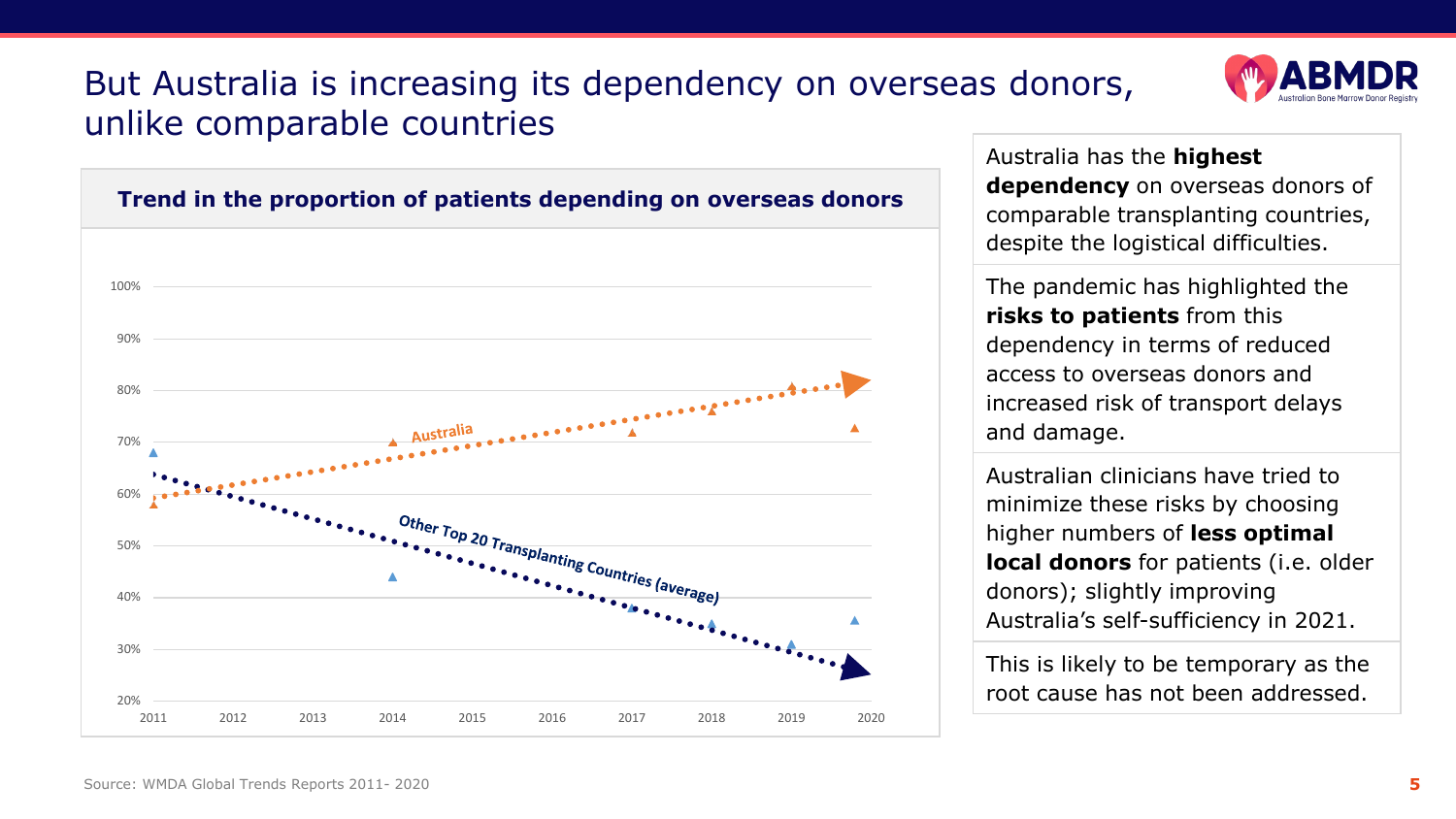### The responsiveness of Australia's donor pool has fallen behind its peers



A donor pool that is responsive to registry requests is **critical to minimize delays** to patient

**Australia 29%**

**29%** 

treatment; and is a key KPI for registries globally.

#### **Overseas donor pools are responsive**. Their responsiveness increased after switching to swab recruitment.

Aus transplanters report **"relief" at finding matching donors** from some overseas countries, especially Australia's major donor source, Germany

<sup>1</sup>Responsiveness measures the % of requests (for local donors to provide blood samples to confirm/verify patient matches) completed in 14 days.